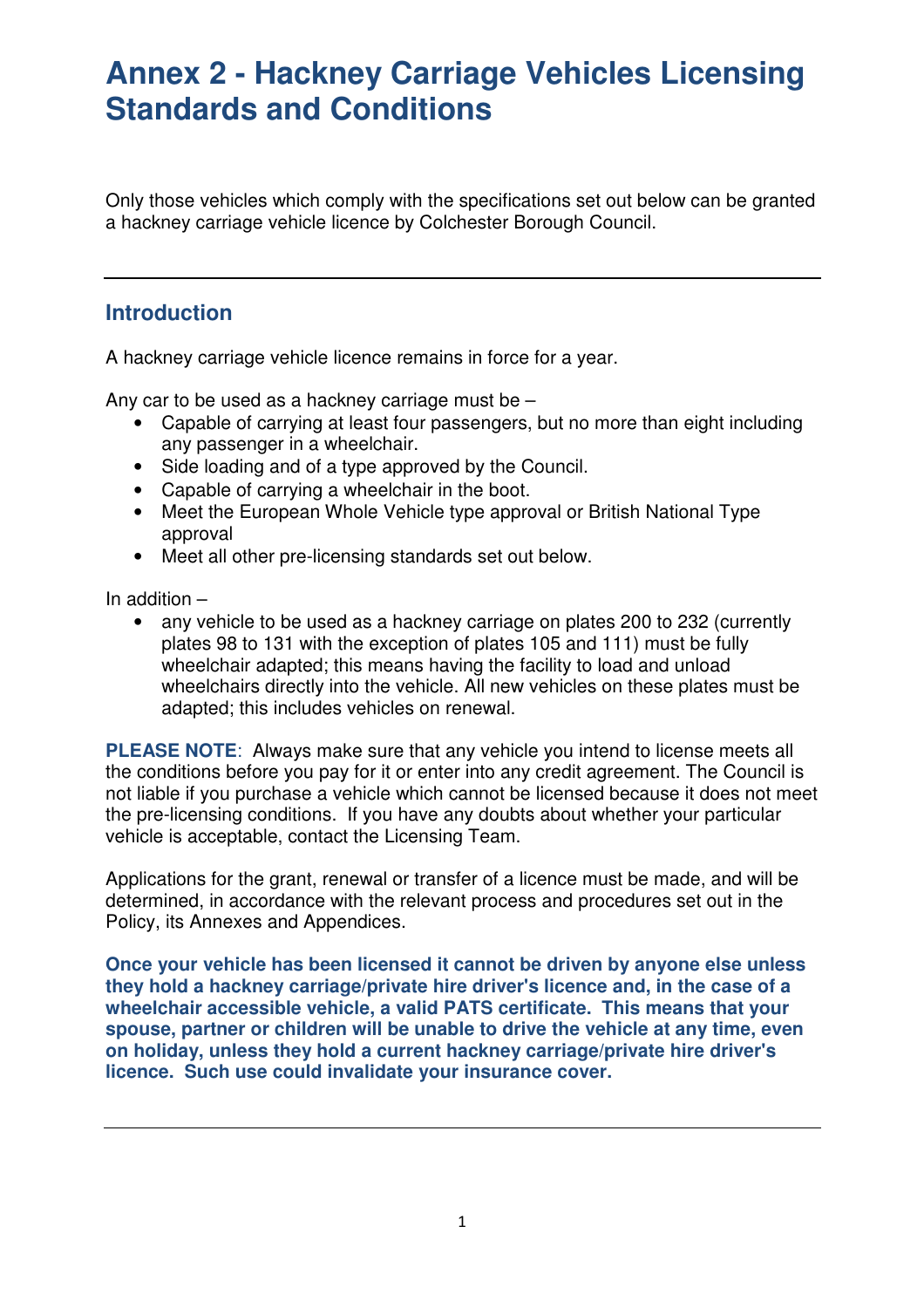### **Pre Licensing Standards**

Only those vehicles which comply with the specification detailed below can be granted a hackney carriage vehicle licence by Colchester Borough Council.

### 1. Vehicle Age and Condition

1.1 An application for a hackney carriage will not be accepted if the vehicle is five years or older. The age of the vehicle will be taken from the date of first registration on the log book and therefore this must be submitted with the application.

1.2 The vehicle will continue to be licensed until it reaches 12 years of age or 15 years of age for a purpose built taxi.

1.3 The vehicle must pass an inspection undertaken at a Council approved testing station. The current approved garage is the Riverside Workshop, Unit 7, Westside, Stanway CO4 3QE.

1.4 All vehicles licensed as hackney carriages and which are, from the date of first registration, over one year old must have a VOSA MOT test certificate.

### 2. General Specification

2.1 Where vehicles have not been manufactured in the UK or imported by the manufacturer, they must have an appropriate "Type Approval" which is either an EC Whole Vehicle Type Approval (ECWVTA) or British National Type approval. Vehicles must not have been altered since that approval was granted. An Individual Vehicle Approval (IVA) may be accepted for wheelchair accessible vehicles. Vehicles presented for approval, and while in use, must comply with the Road Vehicles (Construction and Use) Regulations 1986 and any subsequent amendment or reenactment thereof.

2.2 No fittings, other than those approved in this Policy or required in the examination and test by the Council's authorised testing station, may be attached to or carried on the inside or outside of the vehicle.

2.3 All newly registered or re-registered vehicles must run on unleaded fuel, diesel or an alternative environmentally friendly fuel such as LPG, (Liquid Petroleum Gas) or be hybrid or fully electric. Where petrol or diesel vehicles are used they must comply with the following compliance dates and standards for emissions from taxis -

- Euro 5 for diesel vehicles / Euro 4 for petrol from 2018
- Euro 6 for diesel vehicles / Euro 4 for petrol from 2020
- From 2025 all new registrations to meet an LPG, low emission or electric hybrid standard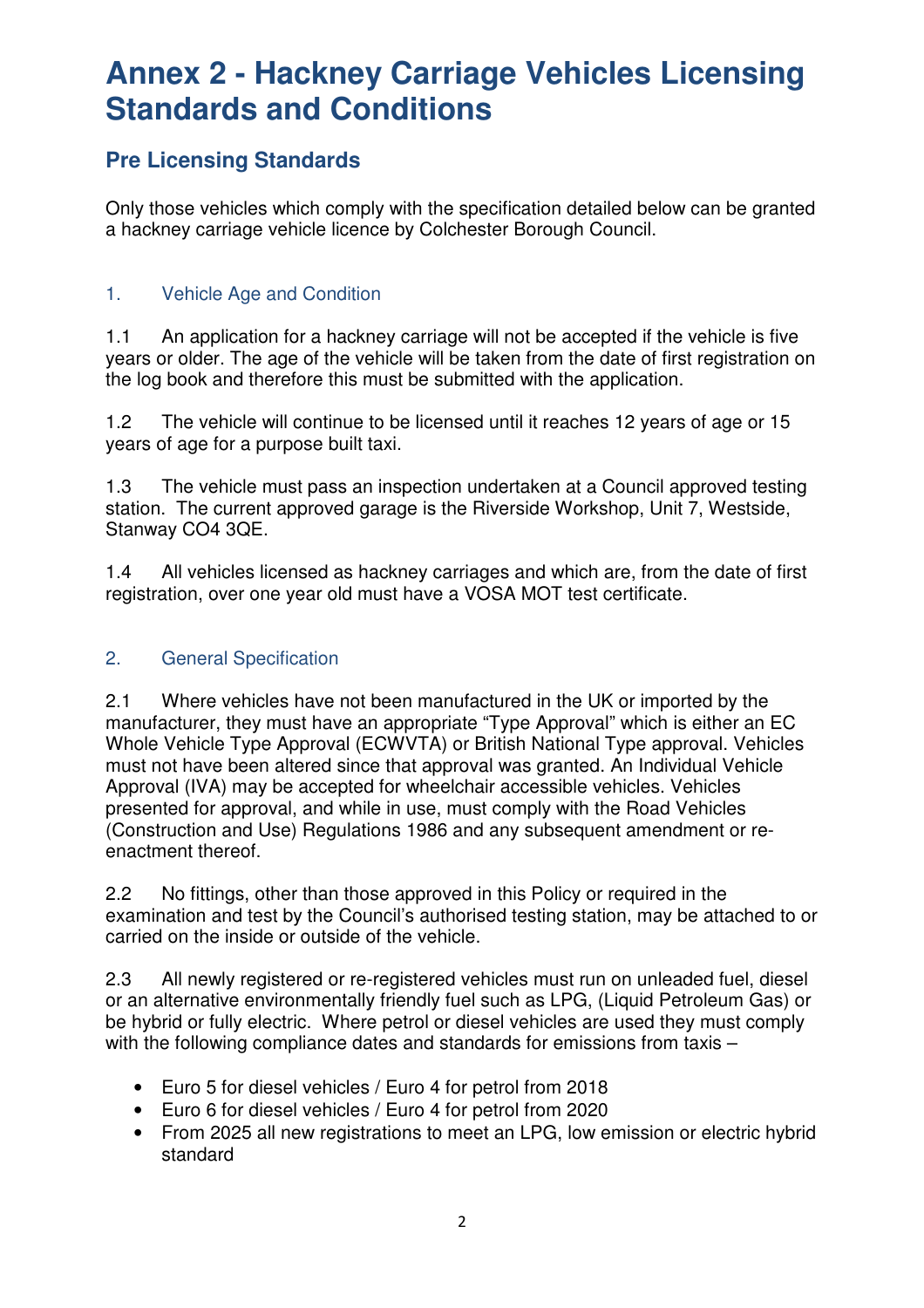2.4 All vehicles must be of a size to have adequate luggage accommodation with suitable restraints to prevent items in non-saloon vehicles becoming unsecured. All vehicles must be capable of carrying a wheelchair, as luggage, in a reasonable manner.

### 3. Colour

3.1 Hackney Carriages must have a black full body livery.

### 4. Body of the Vehicle

4.1 The vehicle must have no untreated or unrepaired body defect or significant signs of corrosion. Corrosion includes visible rust and signs of rust by virtue of the paintwork being blistered. All rust spots and repairs in excess of 100 millimetres diameter are to have been prepared and repainted with matching colour up to insurance finishing standard

4.2 The paintwork must be of a professional finish and be one consistent colour over the whole of the vehicle's bodywork.

### 5. Wheels and Tyres

5.1 The vehicle must have four road wheels unless agreed by the Licensing Committee.

5.2 Any spare wheel must conform to construction and use regulations.

5.3 A wheel brace and jack to enable the effective change of a tyre and wheel must be carried, except where Paragraph 5.4 applies.

5.4 Where an aerosol inflation and sealant device is supplied with the vehicle as standard by the manufacturer, a spare tyre need not be carried.

5.5 If a vehicle is fitted with 'run flat' tyres, the vehicle must be fitted with a tyre pressure sensor / warning device.

5.6 All tyres, including the spare tyre, must comply with the vehicle manufacturer's specification.

5.7 Re-cut tyres are not acceptable for vehicles that are internationally classified as M1 passenger vehicles and remould tyres must only be acceptable if they carry a recognised approval marking (BSAU144e) and display:

- Nominal size
- Construction type (e.g. radial ply)
- Load capacity
- Speed capability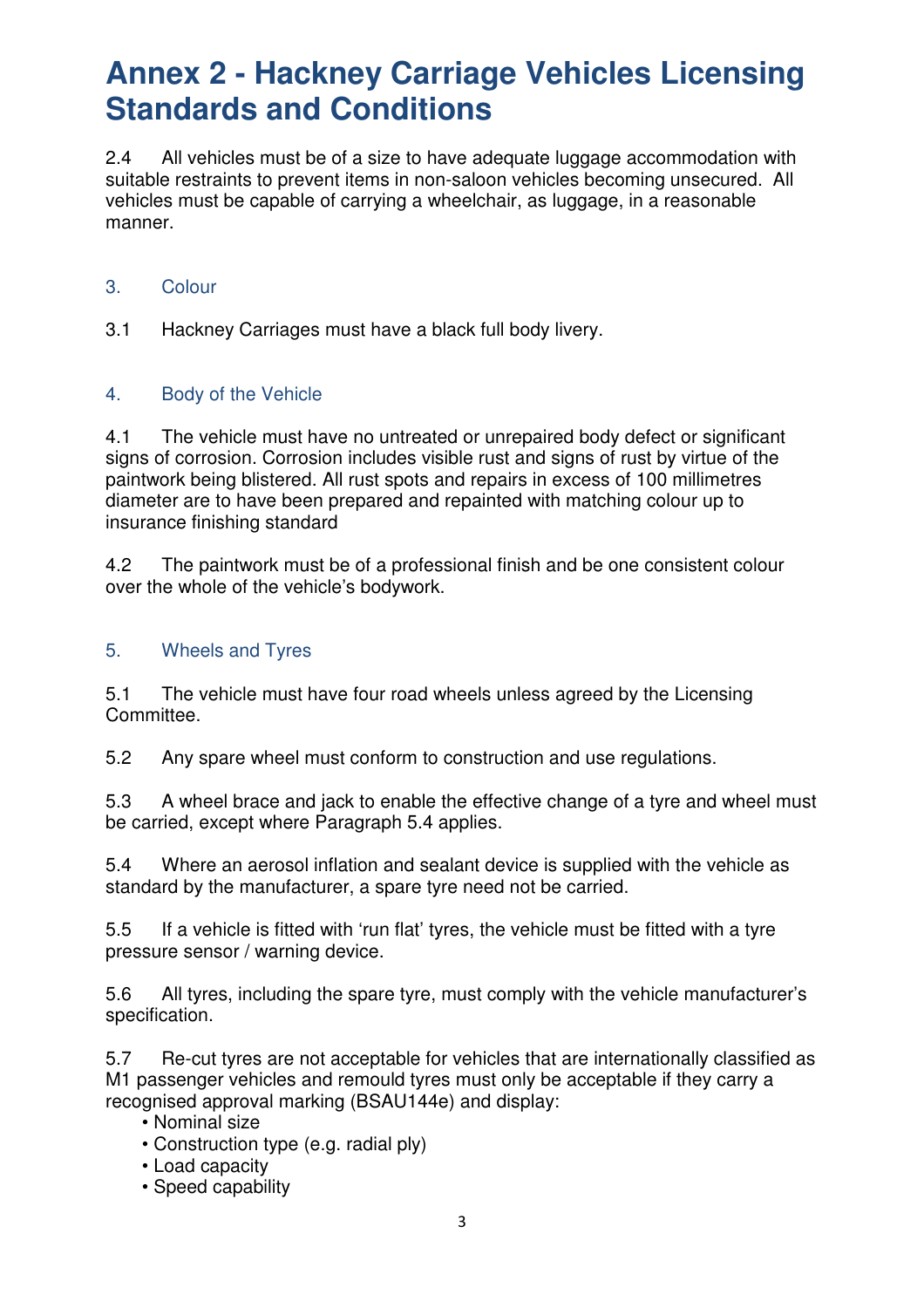5.8 A vehicle must not be presented for examination and test with a space saver spare tyre in use.

#### 6. Steering

6.1 The vehicle must be right hand drive.

### 7. Doors

7.1 The vehicle must have a minimum of 4 opening doors unless it is a minibus type vehicle (multi seat vehicle) in which case the minimum opening of the side door must be at least 864mm.

7.2 All vehicles must have doors that open sufficiently wide to allow easy access and egress from the vehicle.

7.3 All doors must be capable of being readily opened from the inside and outside of the vehicle by one operation of the latch mechanism.

7.4 The interior door handle must be clearly visible and easily accessible to passengers.

#### 8. Seats

8.1 Each passenger must have a minimum of 432mm of personal sitting space, for the rear seats this will be measured in a straight line lengthways across the front edge of the seat.

8.2 Each seat must be fitted with fully operational seat belts, compliant with British Standards, except where the law specifically provides an exemption.

8.3 Where seat covers are used they must be properly affixed to the seat so as not to become loose during use. They must be clean and undamaged.

#### 9. Windows

9.1 Opening windows must be provided in the rear of the vehicle capable of being opened by the rear seat passengers.

9.2 Factory fitted tinted windows are permitted in the rear of the vehicle only.

9.3 The vehicle must not be fitted with any form of additional film to darken or tint the glass on any part of the vehicle.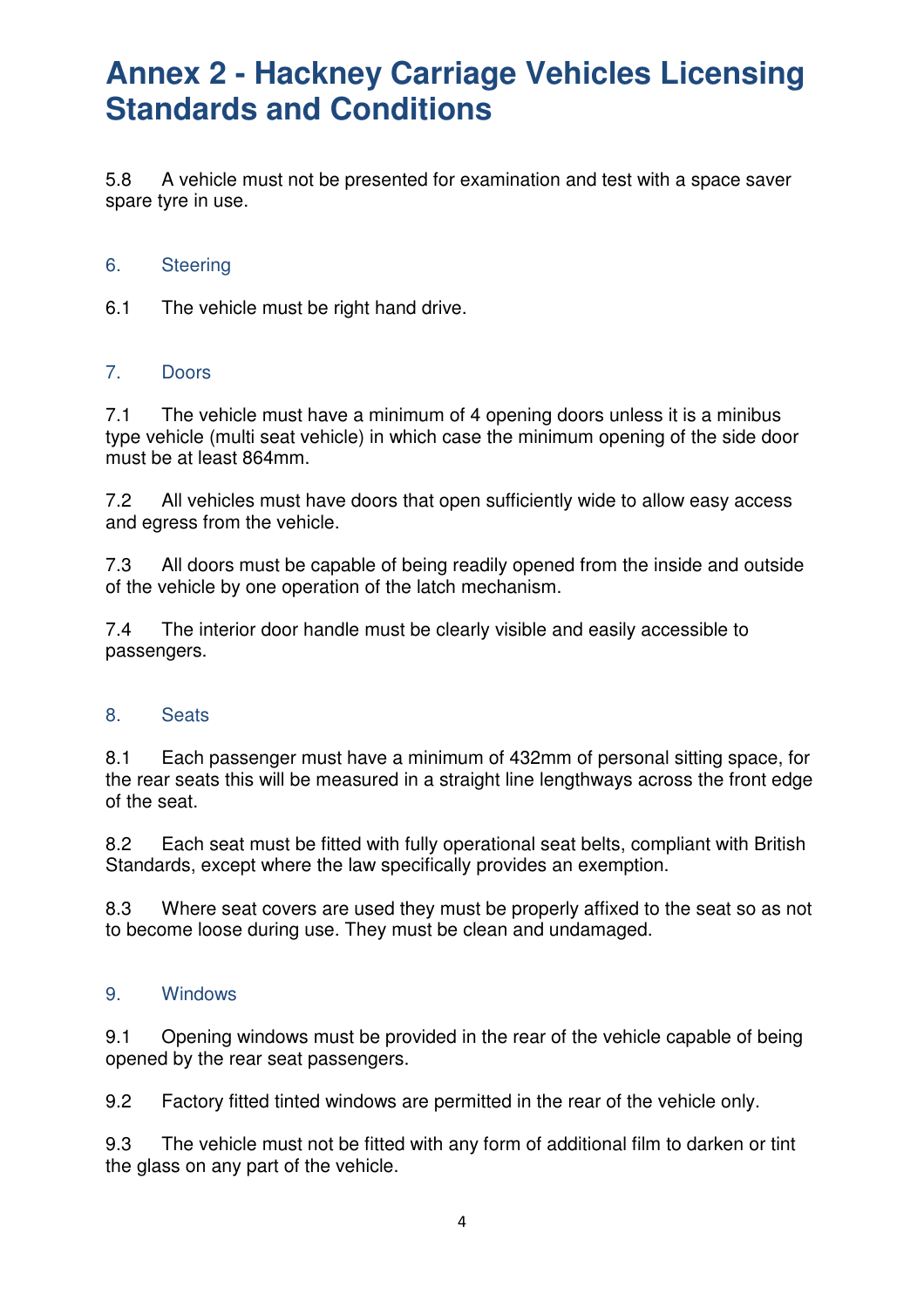### 10. Heating and ventilation

10.1 Vehicles must have an efficient heating and ventilation system.

### 11. Wheelchair carrying facilities

11.1 Any vehicle that has the facility for the carriage of wheelchair(s) and wheelchair passengers must comply with current equality act requirements and must be inspected by a Council approved garage to determine its suitability. It must -

- a. Have the facility to load and unload wheelchairs directly into the vehicle.
- b. Be fitted with approved anchorages that must be either chassis or floor linked and capable of withstanding approved dynamic or static tests. Restraints for wheelchair and passengers must be independent of each other. Anchorages must also be provided for the safe storage of a wheelchair, whether folded or otherwise, if carried within the passenger compartment. All anchorages and restraints must be so designed that they do not cause any danger to other passengers.
- c. Be fitted with appropriate equipment for the loading of a wheelchair and passenger. Provision must be made for any removable device used for loading to be stored safely in the vehicle when not in use.

11.2 The vehicle must be equipped with a manufacturer's user manual/guide on the safe loading and unloading and security of wheelchair passengers.

11.3 Any equipment fitted to the vehicle for the purpose of lifting a wheelchair into the vehicle must have been tested in accordance with the requirements of the Lifting Operations and Lifting Equipment Regulations immediately prior to being first licensed and at each subsequent twice yearly test and be so certified. The certification must be submitted at the time of first license and on renewal.

### 12. Electrical Equipment

12.1 Any additional electrical installation to the original equipment must be adequately insulated and be protected by suitable fuses.

### 13. Seat Belts

(Please follow the electronic links in the paragraphs below for the current law on seat belts)

13.1 The vehicle must be compliant with all relevant legislation and quidelines as issued or determined by central government in relation to the use of seatbelts.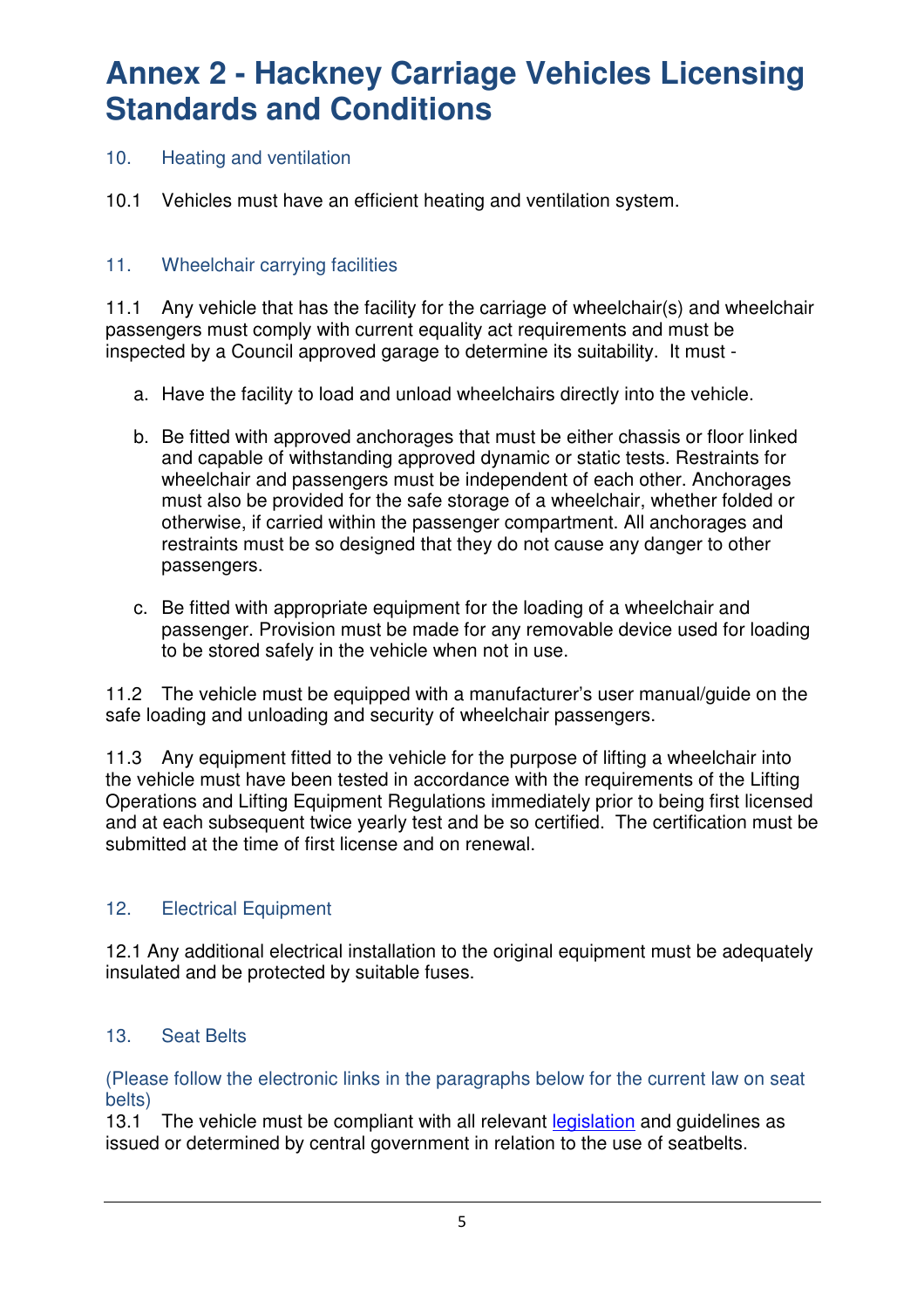As the holder of a hackney carriage vehicle licence you must comply with the following conditions. These conditions should be read in conjunction with the Policy, its Annexes and Appendices. Any requirement of legislation, which affects the operations being carried out under the terms of this licence, should be regarded as if they are conditions of this licence.

Where there appears in the licence conditions a summary of any statutory provision you are advised that such summary is not exhaustive.

The Convictions Policy and Penalty Point Scheme will be applied as appropriate in respect of any breaches of the conditions.

### **Conditions of licence**

- 1. Vehicle Testing
- 1.1 Once licensed, the vehicle must be presented for inspection as follows
	- Up to 5 years old once during each 12 month licensing period.
	- 5 to 12 years old twice during each 12 month period.

1.2 Licensed vehicles that fail an authorised examination and test will be issued with a suspension notice in order to prevent the vehicle being used to carry passengers until the defect(s) is/are remedied. The suspension will not be lifted until the vehicle has been repaired; undergone a further test at your expense; has been passed as fit for use by a Council approved testing station; and the Authority has received the appropriate notification.

1.3 If the defect is not repaired within 28 days from the date of the service of the suspension notice, the vehicle licence will be revoked by the Council. Where it is anticipated that repairs will take longer than 28 days you must apply to the Council to extend the period.

1.4 Any damage to a licensed vehicle must be reported to the Licensing Team in writing/by email within 72 hours.

1.5 A vehicle must always be inspected after it has been involved in a road traffic accident or where damage has been caused to it, however minor or limited the damage appears to be. You must also present the vehicle for inspection, at a Council approved testing station, after it has been repaired. A copy of the Pass Certificate must be given to the Council before the vehicle can be used again to carry passengers.

1.6 The licence of any vehicle failing to attend a required inspection will be suspended until such time as the vechicle has been inspected and passed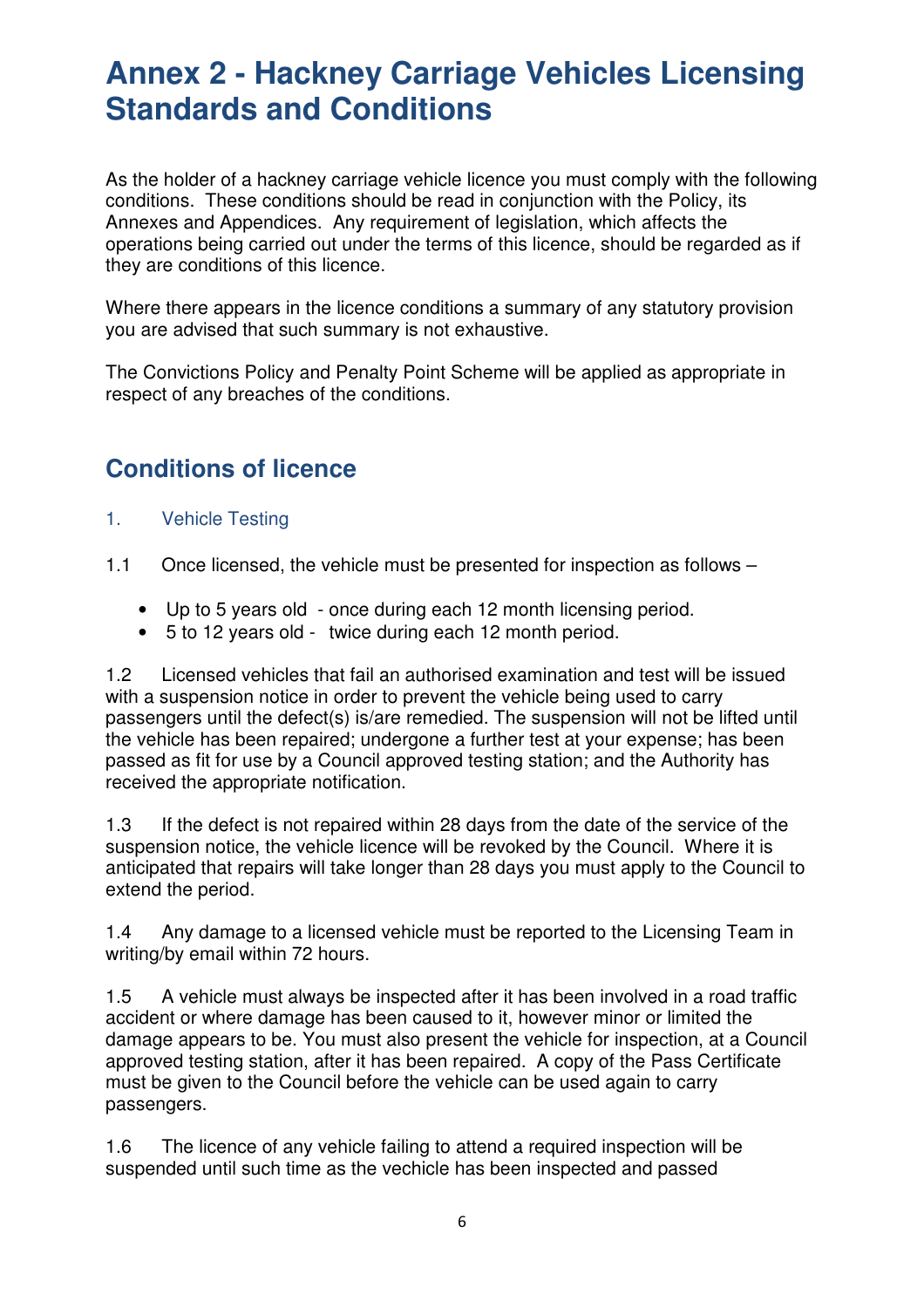### 2. Licence Identification Plates

2.1 You must fix to the vehicle licence identification plates of the size, colour, design and type supplied by the Council; these plates must relate to the vehicle on which they are displayed. No other vehicle licence identification plates should be displayed on the vehicle. The plates should be displayed on the front and the rear of the vehicle.

2.2 You must ensure that the licence identification plates are securely fixed to the outside exterior of the hackney carriage vehicle, adjacent as possible, to the number plate and in such a manner as to ensure that the vehicle registration plate is not obscured and the plate is clearly visible from the highway and by other road users. A plate must not be placed on the rear window of the vehicle.

2.3 You must ensure that a vehicle licence identification card, as supplied by the Authority, is displayed in a position for all passengers to clearly see.

2.4 The licence plates must remain the property of the Council and must be returned within seven days, following the service on you of an appropriate notice by the Authority and/or in the event of the hackney carriage vehicle licence ceasing to be in force in respect of the vehicle.

### 3. Luggage

3.1 Luggage must be conveyed in such a way that ensures it is protected from damage and is properly secured.

### 4. Furnishing and maintenance of vehicle

4.1 You must ensure that the vehicle and all its fittings and equipment is, at all times when the vehicle is in use or available for hire as a hackney carriage, kept in an efficient, safe, tidy and clean condition and all relevant statutory requirements are complied with fully. **Please note** - It is not sufficient to wait until a compliance test to find out if the vehicle is still roadworthy.

4.2 Where a separate compartment is provided for passengers, you must provide sufficient means by which any person in the compartment may communicate with the driver.

4.3 You must at all times provide adequate lighting, heating and ventilation for the interior of the vehicle.

### 5. Auxiliary equipment

5.1 Where apparatus for the operation of a two-way radio system is fitted to a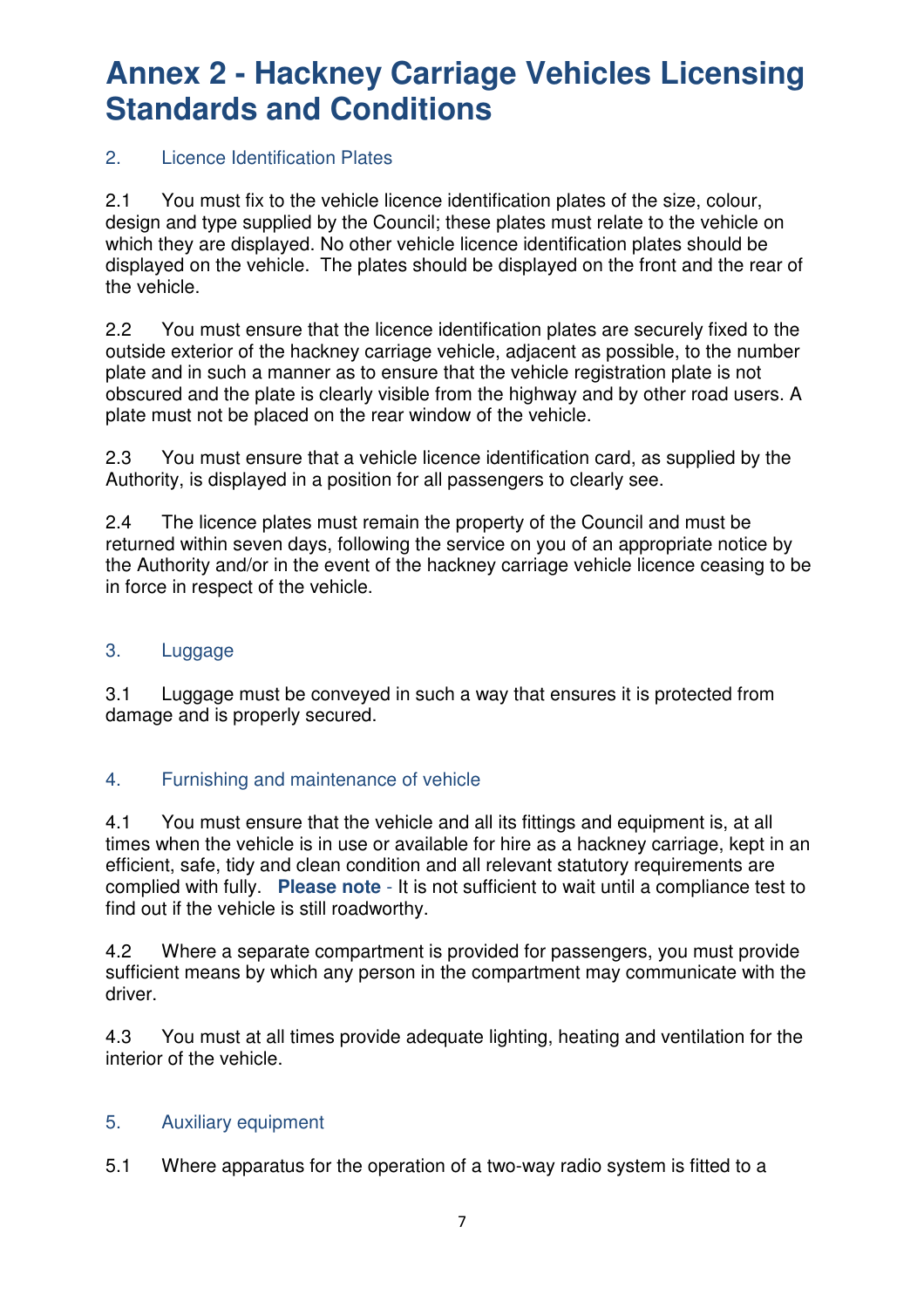vehicle, no part of the apparatus must be fixed in the passenger compartment or in the rear boot compartment if LPG or CNG tanks or equipment are in use.

5.2 Any radio apparatus must be so positioned and properly secured so as not to interfere with the safe operation of the vehicle.

5.3 Any auxiliary equipment that is fitted to a vehicle must not impede the driver in any way or hinder his/her view, impede or cause hazard to passengers or other road users.

### 6. Notification of Changes affecting the Licence

6.1 You must notify the Council, in writing of any change in circumstances affecting the licence within 7 days of such a change taking place.

6.2 A copy of any new MOT certificate must be submitted to the Council within 7 days of the date of issue.

6.3 Any new insurance certificate/cover note must be submitted to the Council within 7 days of date of issue. Insurance Brokers may send a copy direct to eps.support@colchester.gov.uk but it is your responsibility to ensure that this has been done. The full insurance certificate must be sent direct to eps.support@colchester.gov.uk within 28 days of its issue.

#### 7. Signs, Notices, etc.

7.1 No signs, notices, advertisements, plates, marks, numbers, letters, figures, symbols, emblems or electronic advertising devices whatsoever can be displayed on, in, or from the vehicle, except as may be required by any statutory provision (including by-laws), or required or permitted by these conditions, provided however that this condition shall not apply to any indication on a taximeter fitted to the vehicle.

7.2 You must cause to be fixed and maintained to the front of the roof of the vehicle a sign which reads "Taxi" and must be able to be lit when available for hire and turned off at other times. The illuminated roof sign must be the standard size of 61cm and say Colchester. This condition does not apply when the vehicle is a London style cab such as for example, a TX1, FX4, Metrocab or any other type of vehicle that has a built in 'Taxi' sign at roof level. All other livery conditions apply to London style cabs unless they are actively displaying promotional advertising on the vehicle, permission for which must have been sought from the Council or other authorised supplier. The roof sign will be supplied by the Council at cost price. Roof signs indicating the tariff may be introduced at a later date.

7.3 Door signs as supplied or authorised by the Council, must be affixed and maintained on the top of the nearside and offside front doors of the vehicle.

7.4 The use of the Borough Coat of Arms is exclusive to Colchester Borough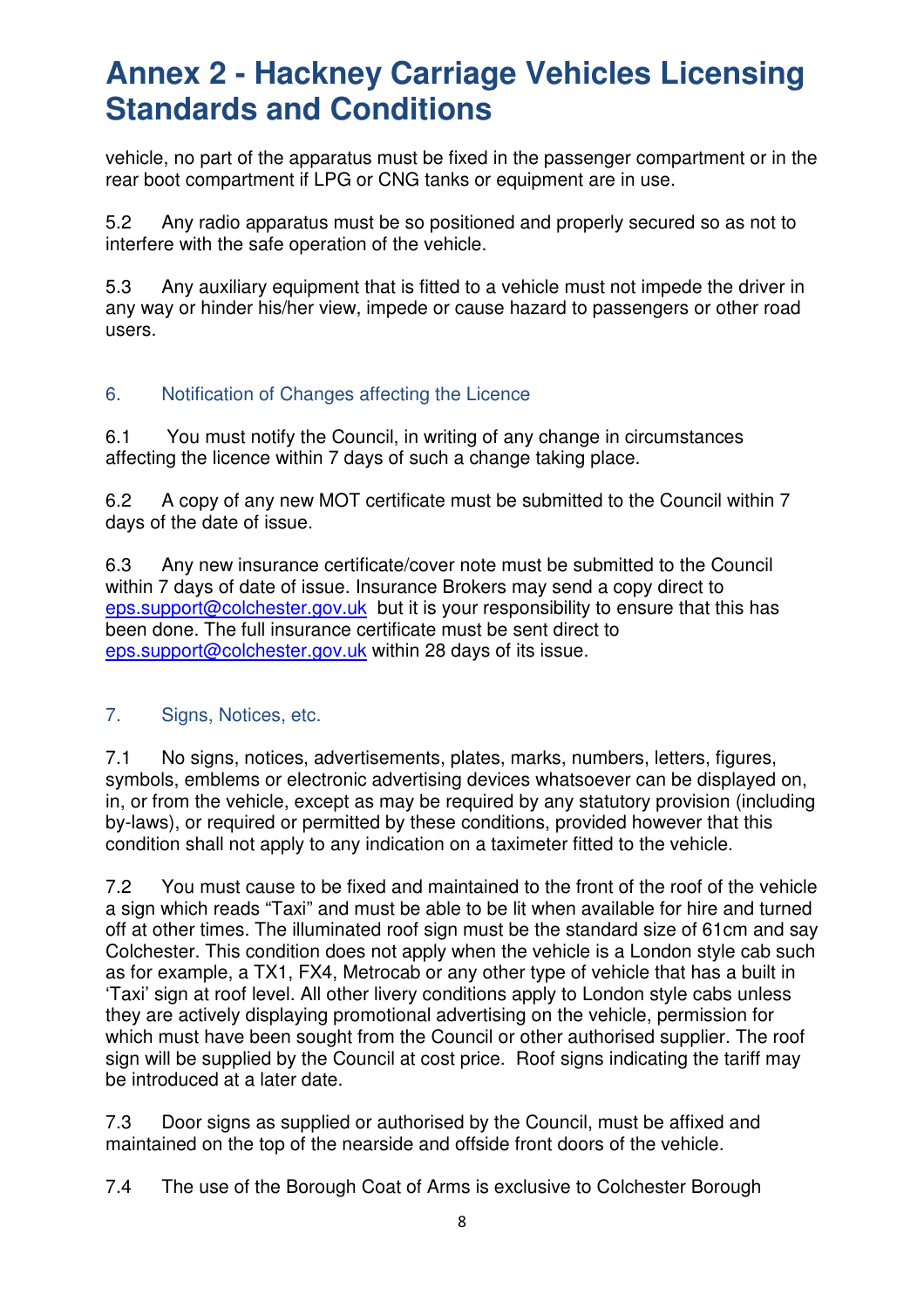Council, therefore prior permission for the use of these signs or this symbol must be obtained in writing from the Licensing Manager. No other use of this door signage or the Borough Coat of Arms will be considered or allowed.

7.5 You must fix and maintain the rear door signage on the inside of the vehicle facing outwards in such a position that it can be seen by any passenger opening the rear doors. These signs will be supplied by the Council and will show the plate number of the vehicle.

7.6 You must fix and maintain the appropriate no smoking signage required by the relevant regulations.

7.7 You must fix and maintain in the vehicle any signs or notices required by the Council.

7.8 You may display on the rear doors of the vehicle signs that give your business name and contact number. You must obtain prior approval from the Council in writing before they are used. Any signage should be the same size as the front door signs supplied by the Council.

#### 8. Taximeters

8.1 A licensed hackney carriage vehicle must be fitted with a taximeter, of a type approved by the Council and this must be fixed to the vehicle in such a way that it will not be practical for any person to tamper with it except by breaking, damaging or permanently displacing the seals or other appliances.

8.2 The taximeter must be positioned so that all letters and figures on its face must be at all times illuminated and plainly visible to any passenger.

8.3 The taximeter when standing at a rank or plying for hire must be kept locked in a position in which no fare is recorded on its face.

8.4 When the taximeter is operating there must be recorded on the face of the meter in clearly legible figures a fare not exceeding the maximum fare that must be charged for a journey.

8.5 If the taximeter has been altered for whatever reason, the proprietor of the vehicle must forthwith make arrangements for resetting with the approved meter agent.

8.6 The vehicle taximeter must be used for every fare without exception and the fare demanded by the driver must not be greater than that shown on the meter. In the event of a hire ending outside the Authority's boundary, the fare that may be charged for the journey is the fare or rate of fare that was made at the start of the journey; the fare to be charged should be no greater than that that would have been shown on the taximeter. If a fixed fare is negotiated, the taximeter must be used in order to confirm that any negotiated fare is less than the metered fare.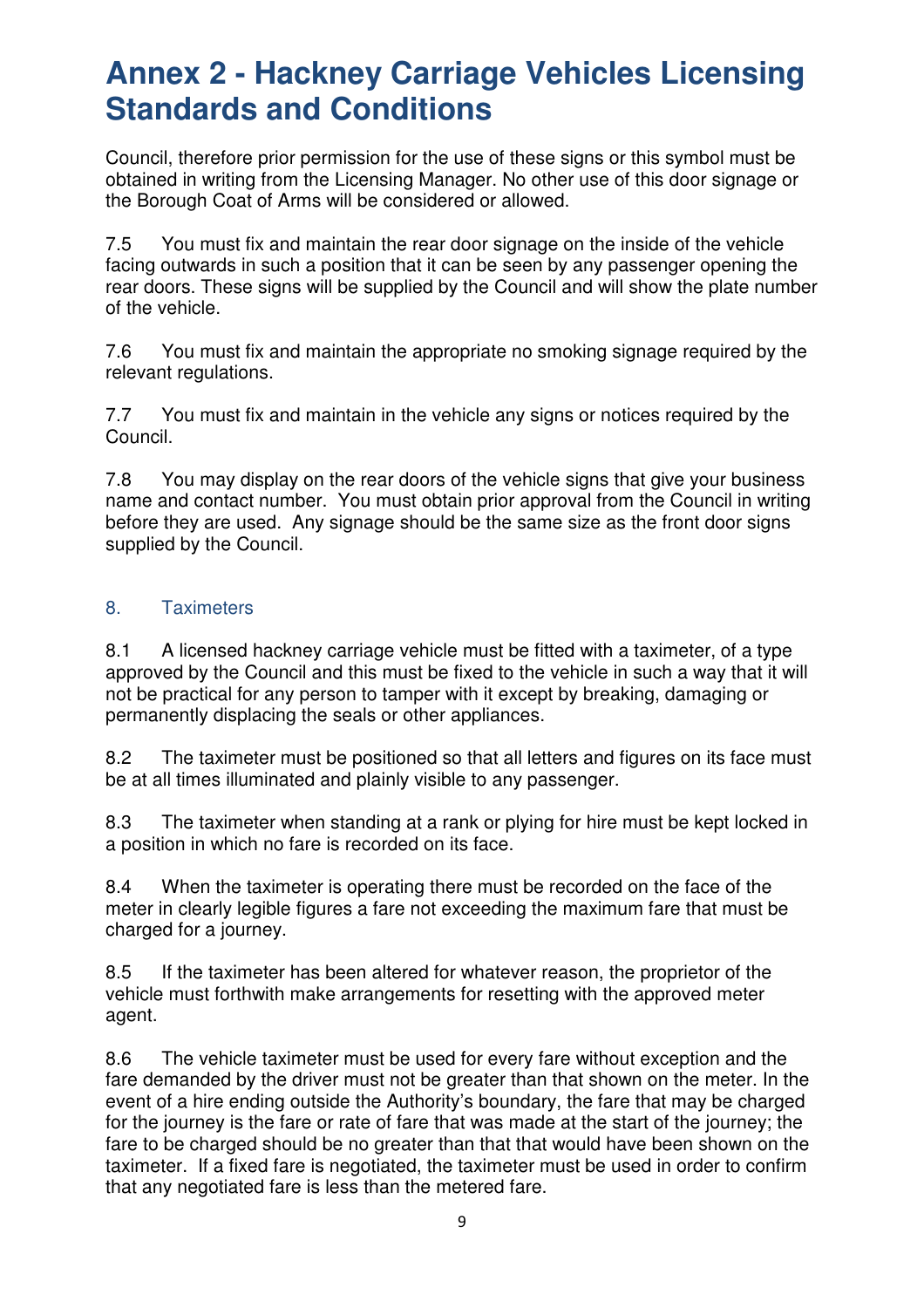### 9. Table of fares

9.1 The proprietor must ensure that the current table of fares for that vehicle is available on request at all times.

### 10. Named Driver(s) on the Licence

10.1 You are permitted, either at the time the licence is granted or during the lifetime of the licence, to allow another licensed driver(s) to drive your vehicle. You are responsible for insuring the vehicle with any additional driver(s) noted on the policy as a named driver. In every case you must notify the Council of the name of the driver(s) and supply the Council with a copy of the insurance certificate showing the named driver(s) within 7 days. You will continue to be responsible either individually, severally or jointly for compliance with the licence conditions, statutory requirements and byelaw provisions.

Please note - Any agreement between you and a third party in relation to the use of the vehicle is of no concern to the Council and you should obtain your own legal advice.

#### 11. Livery

11.1 The vehicle must, at all times, conform to the livery requirements unless the vehicle is one that has been supplied to you by an insurance company or similar business as a result of an accident to your vehicle and it is supplied as a short term replacement only and while repairs are being carried out to your vehicle. Any such replacement vehicle must still display an approved roof light and door signs.

11.2 London style taxis must conform to the prescribed full body livery (except for the display of the uniform roof light) at all times except when they are actively displaying full body livery promotional advertising on the vehicle, permission for which has been obtained from the Council.

11.3 Any hackney carriage vehicle found not complying with the Council's livery is liable to immediate suspension.

#### 12. Insurance

12.1 A fully paid up insurance policy in respect of the vehicle covering the carriage of passengers for hire or reward and complying with the requirements of Part VI of the Road Traffic Act 1988, must be in force during the vehicle licence period. The certificate of this policy must be produced to the Council, or any other authorised officer at all such times and places as may reasonably be required. Failure to provide a copy of a valid insurance certificate will result in the immediate suspension of the licence.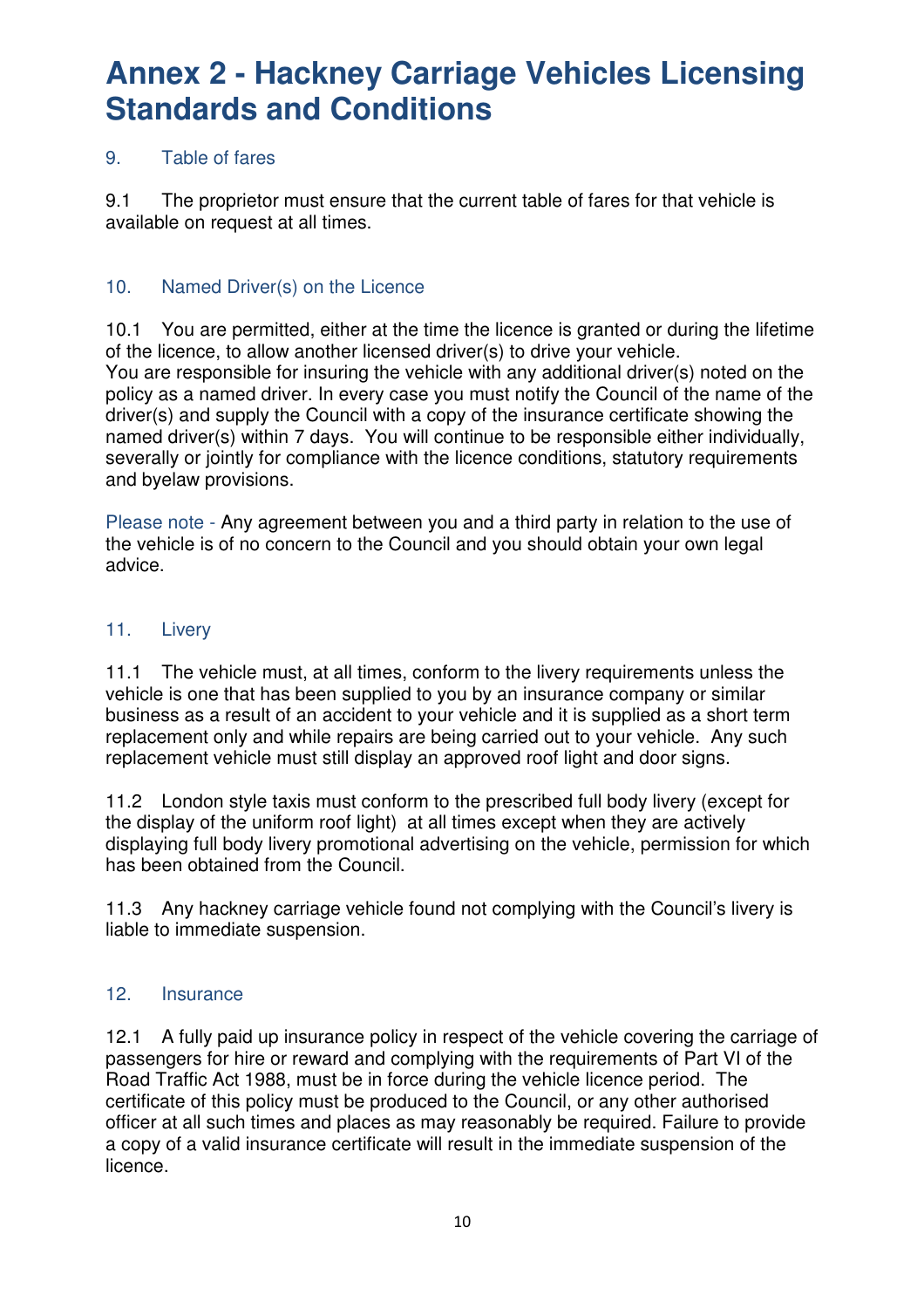### 13. Temporary Replacement Vehicles

13.1 Where a vehicle cannot be used because it is being repaired, you may apply for a temporary plate for the replacement vehicle which will enable you to continue to operate. The temporary plate may be used for up to a month; this period may be extended in exceptional circumstances following the approval of the Council.

13.2 The temporary replacement vehicle, which can be any colour, should be under five years old. If the vehicle is over five years old it must pass an inspection undertaken at a Council approved testing station. The current approved garage is the Riverside Workshop, Unit 7, Westside, Stanway CO4 3QE.

### 14. Return of Plates

14.1 Hackney carriage vehicle licence plates remain at all times the property of the Council and must be returned to the Council or other authorised officer if you fail to renew the licence, the licence is revoked or on the death of a sole proprietor or upon giving up the business.

### 15. Additional specifications for wheelchair accessible vehicles.

15.1 The vehicle must have been manufactured or properly adapted to carry at least one person seated in their wheelchair (which includes electrically driven wheelchairs) and have an approved wheelchair clamping system installed. The system of clamping a wheelchair must be of a proprietary type and been installed to manufacturers specifications. A certificate of professional fitting by a competent person must be produced.

15.2 Each wheelchair user conveyed must be capable of being properly secured with a lap and diagonal seat belt made available through the vehicle's adaptation or design and separate from the system holding the wheelchair. A certificate of professional fitting by a competent person must be produced. Belts attached to a wheelchair in order to assist a person to remain in it whilst the wheelchair is in use will not be sufficient.

15.3 All devices used and carried in the vehicle in connection with access to and egress from the vehicle must be carried in such a way as not to impede access or egress of passengers or otherwise compromise their safety. All such devices to be clearly marked with the vehicle's registration number.

15.4 When a designed or adapted vehicle is presented for testing, all seat configurations shall be made known and the interior layout of the seating will be noted. When presented, each vehicle must have a designated space to accommodate at least one wheelchair user. This space will be included in the total number of persons permitted to be carried.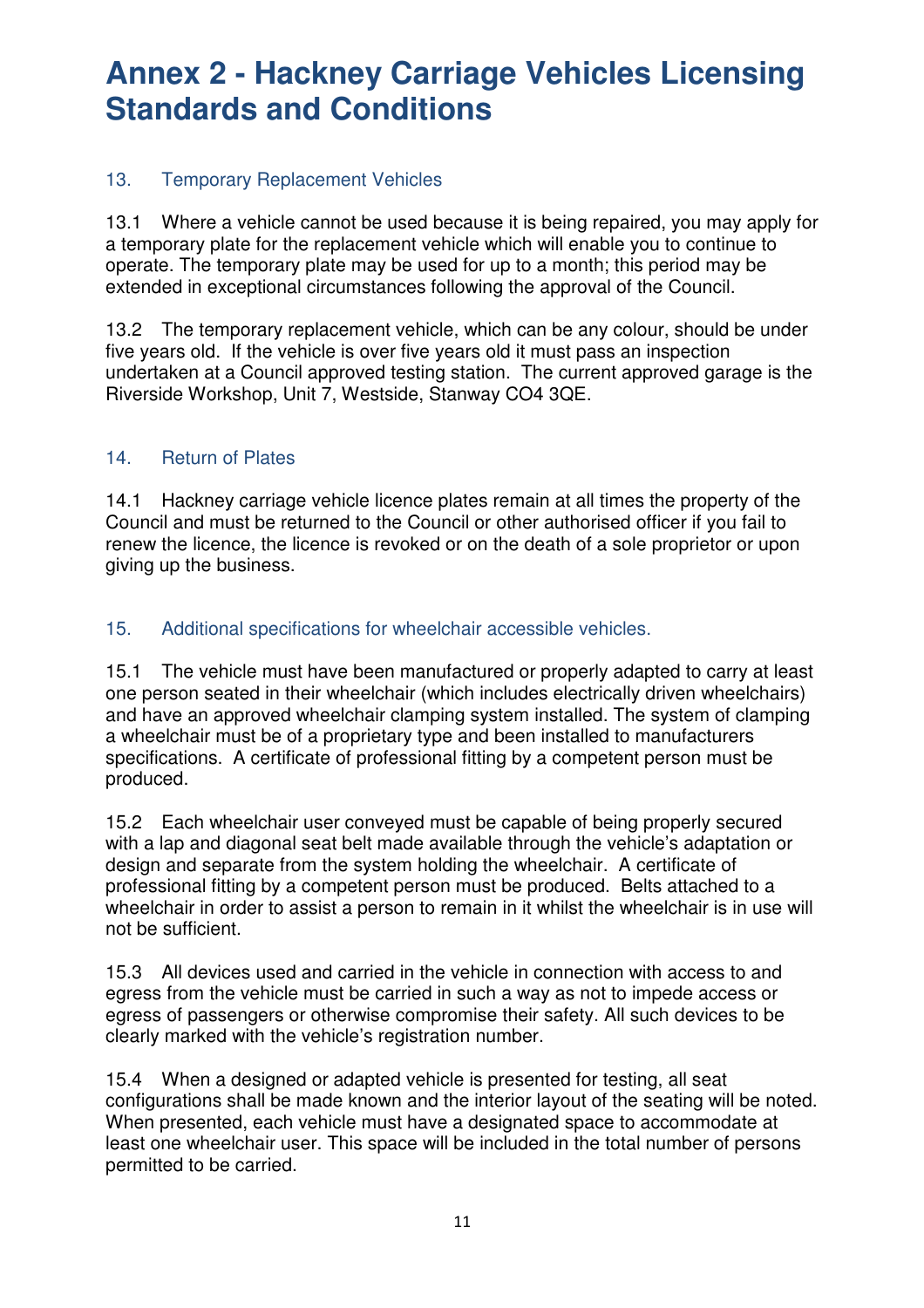15.5 Whilst available for hire, if such a vehicle is not being used for a passenger in a wheelchair, only a foldaway seat which complies with current construction and use regulations may be used to substitute the wheelchair space.

15.6 Any seats replacing the wheelchair space which have to be bolted or locked into place will not be accepted since these present problems of storage of the displaced seats when wheelchair passengers are being carried.

15.7 Any hackney carriage licence granted specially for the provision of a London style cab or Mini Bus type wheelchair converted vehicle, shall only remain valid and in force for as long as a vehicle of this type is provided. Should any proprietor wish to dispose of a vehicle with the benefit of such a licence, this condition will continue to apply to any new proprietor.

15.8 All drivers, whether proprietor or lessee, who use a wheel chair accessible vehicle must attend a Passenger Assistance Training course and lodge the attendance/pass certificate with the Licensing Team.

15.10 Refusal to accept a wheelchair user as a fare paying passenger, without an appropriate exemption, for any reason, will not be tolerated and a prosecution may follow.

15.11 Any damage to the equipment to facilitate access and egress by a wheelchair user must be reported immediately to the Council and must be repaired within 7 days.

15.12 Any wheelchair accessible vehicle found to be not carrying the necessary equipment to facilitate access and egress or found to be carrying damaged equipment will be immediately suspended. On a second offence of this kind, the Council may refer the matter to the Licensing Committee with a view to revoking the vehicle and driver licence.

#### 16. Trailers

- 16.1 A trailer can be towed by a licensed Hackney Carriage vehicle provided that:
	- a. The vehicle towing is suitable for towing the intended trailer in accordance with the relevant regulations.
	- b. The trailer to be towed by the licensed vehicle complies with all legal requirements and the following conditions.
		- i. It is presented for and passes inspection by the Council's approved garage prior to its use and again at each inspection of the vehicle by which the trailer is towed. The cost of such an inspection to be borne by you.
		- ii. No advertising is permitted on any part of the trailer without the written agreement of the Council.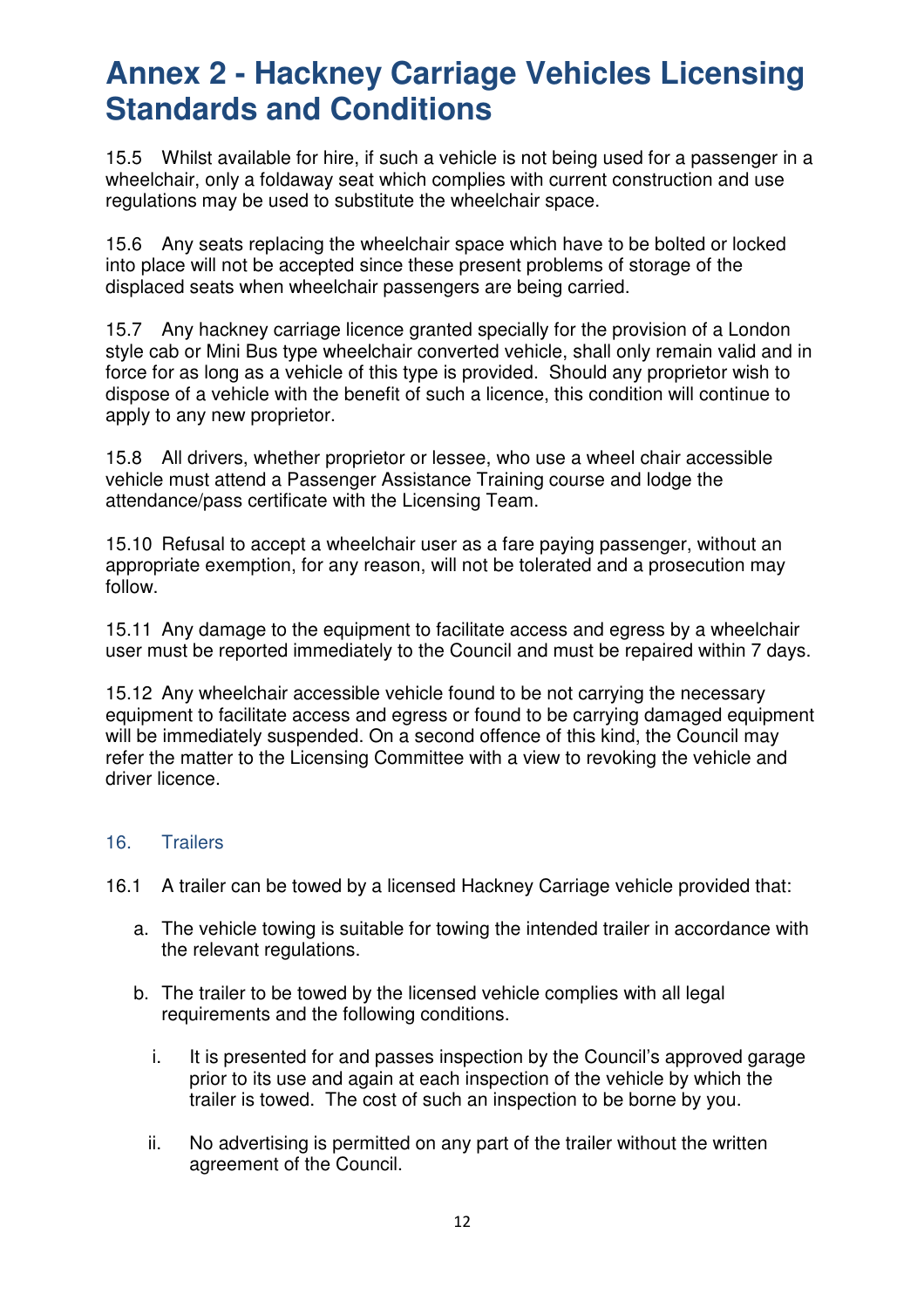iii. When the trailer is used with the vehicle, the additional licence plate issued by the Council specifically for that trailer must be clearly displayed on the rear of the trailer. Such licence plate number must correspond to the plate number of the towing vehicle. The cost of the additional plate will be borne by you.

### 17. Alteration of Vehicle

17.1 No material alteration or change in the specification, design, condition or appearance of the vehicle can be made without the approval of the Council, at any time when the hackney carriage vehicle licence is in force.

### 18. Liquid Petroleum Gas (LPG)

18.1 The following conditions apply to vehicles which are made or adapted to run on LPG. The vehicle must comply with all other pre licensing standards and conditions.

18.2 You must notify the Council if you change your vehicle to run on LPG and you must comply with the following:

- a. The installation of an LPG tank must be undertaken by an LPG approved installer, as recommended by the Liquid Petroleum Gas Association, and the certificate of compliance presented to the Council.
- b. The vehicle must display on the front and rear windscreen a sticker stating that the vehicle has been fitted with an LPG tank; this is to alert the emergency services in the event of an accident.
- c. You must notify the DVLA at Swansea of the change.
- d. The vehicle must be serviced annually by a person competent in LPG powered vehicles and a certificate of compliance must be presented to the Council.

#### 19. Wheels

19.1 Space-saver spare tyres, where supplied as standard equipment to the vehicle, will be accepted for use in an emergency. However, they may only be used to enable passengers to be taken, at an appropriate speed, to their destination. The vehicle may not then be used to convey passengers until the appropriate repairs have been made. Provision must be made for a standard road wheel to be secured in the vehicle should a space saver tyre be used in an emergency. Please note - a vehicle presented for examination and test with a space saver spare tyre in use as a road wheel will fail the test.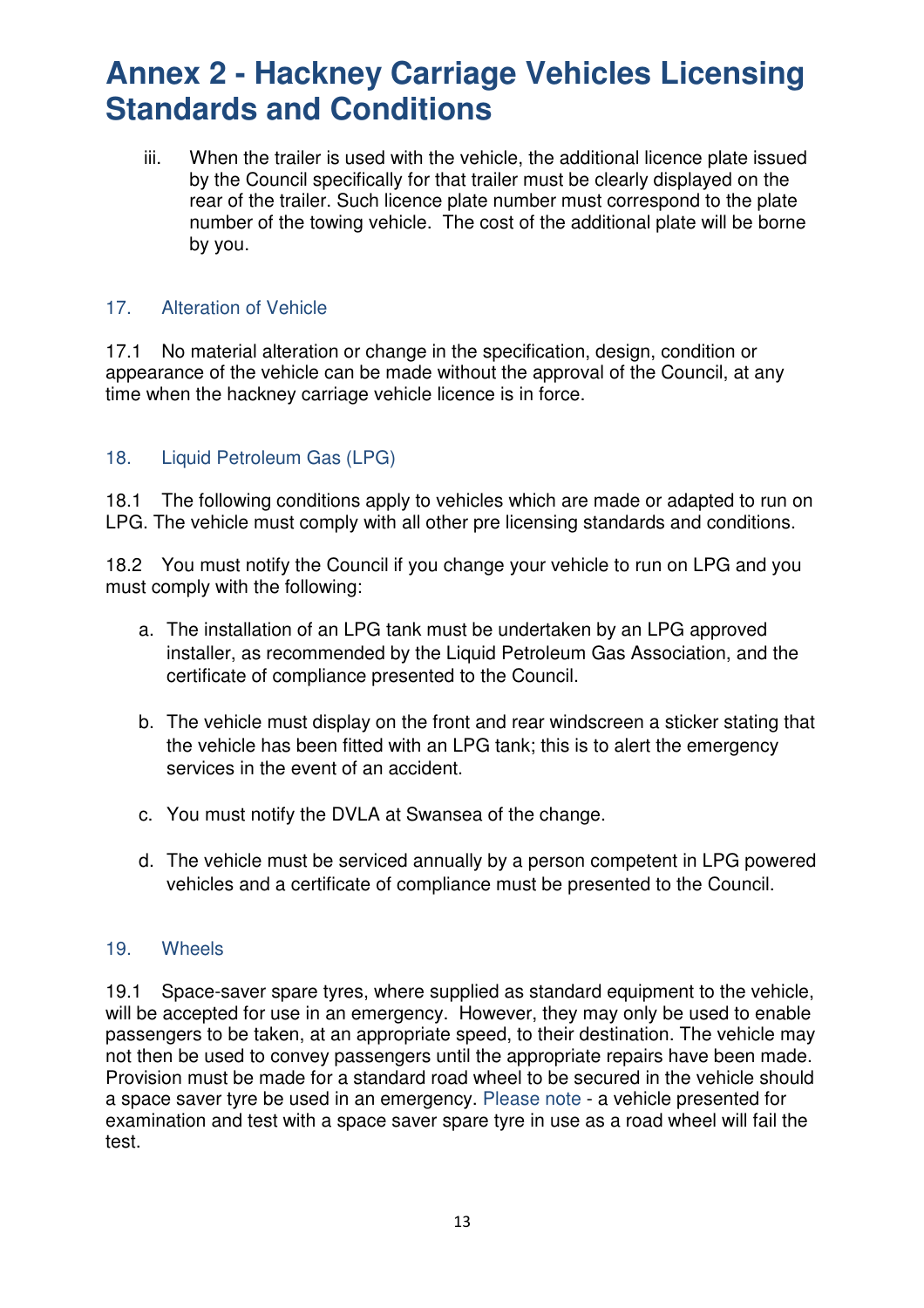### 20. Seat Belts

(Please follow the electronic links in the paragraphs below for the current law on seat belts)

20.1 The vehicle must be compliant with all relevant legislation and quidelines as issued or determined by central government in relation to the use of seatbelts and children's car seats.

### 21. Disclosure and Barring

21.1 You must, as the licensee/owner of a hackney carriage vehicle, have a basic Disclosure and Barring Service report issued within the previous 3 months. This report is required every three years or on the transfer of a vehicle licence to a new owner and thereafter every three years. If you are also a licensed driver with the Council this DBS is not required.

Please note: This requirement will come into effect from the next renewal of your vehicle licence.

### 22. Convictions and Penalty Points

22.1 The Convictions Policy and Penalty Point Scheme will be applied as appropriate.

### **Appeals**

If you are aggrieved by any of the conditions attached to the licence you may appeal to the Magistrates Court within 21 days of the service of the licence and the attached conditions on you. Any appeal must be made in writing to the Magistrates Court, Essex Magistrates Court, Osprey House, Hedgerows Business Park, Colchester Road, Springfield, Chelmsford, CM2 5PF.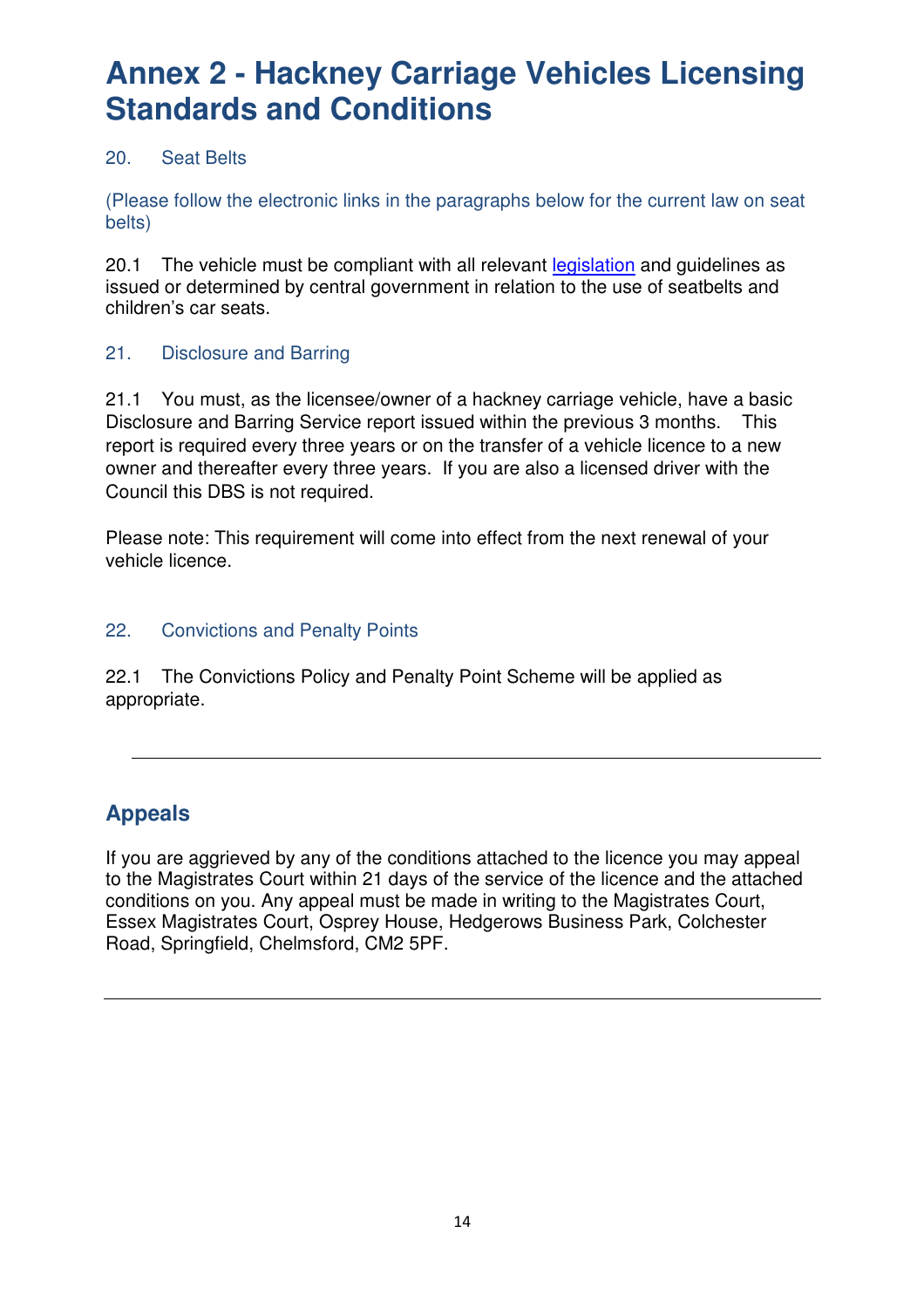### **Application and Renewal Process**

### **Application Process**

1. Call the Customer Service Centre to make an appointment for the vehicle to be inspected at a Council approved garage, currently Riverside. An inspection is not required if the vechicle is brand new.

2. Call the Customer Service Centre to make an appointment with an appropriate member of staff to check the required documentation which is –

- Vehicle registration document the full log book must be presented. If you do not currently hold the full log book, the green new keeper slip will only be considered if accompanied by a comprehensive Bill of Sale showing the vehicle type, registration number, purchase details, colour of vehicle, make and model, number of passengers and the date the vehicle was first registered.
- A current insurance certificate or cover note showing compliance with part vi of the Road Traffic Act 1988 and the use of the vehicle for public/private hire and reward. Please note that any named person on the policy must hold a Colchester Borough Council hackney carriage/private hire driver's badge.
- A current MOT Certificate if the vehicle has been registered for one year or more.
- Your DVLA driving licence (a copy is not acceptable) the address shown on the driving licence must correspond with that shown on the registration document.
- The Pass Slip from the garage inspection.
- The correct fee.
- The completed application form.
- A basic Disclosure and Barring Service report issued within the previous 3 months.

3. Once the application process has been completed to the Council's satisfaction, it will issue the licence plate.

#### **Plate Renewal Process**

1. Call the Customer Service Centre to make an appointment for the vehicle to be inspected at the Council approved garage, currently Riverside. An inspection is not required if the vechicle is brand new.

2. Call the Customer Service Centre to make an appointment with an appropriate member of staff to check the required documentation which is –

- Vehicle registration document the full log book must be presented.
- A current insurance certificate or cover note showing compliance with part vi of the Road Traffic Act 1988 and the use of the vehicle for public/private hire and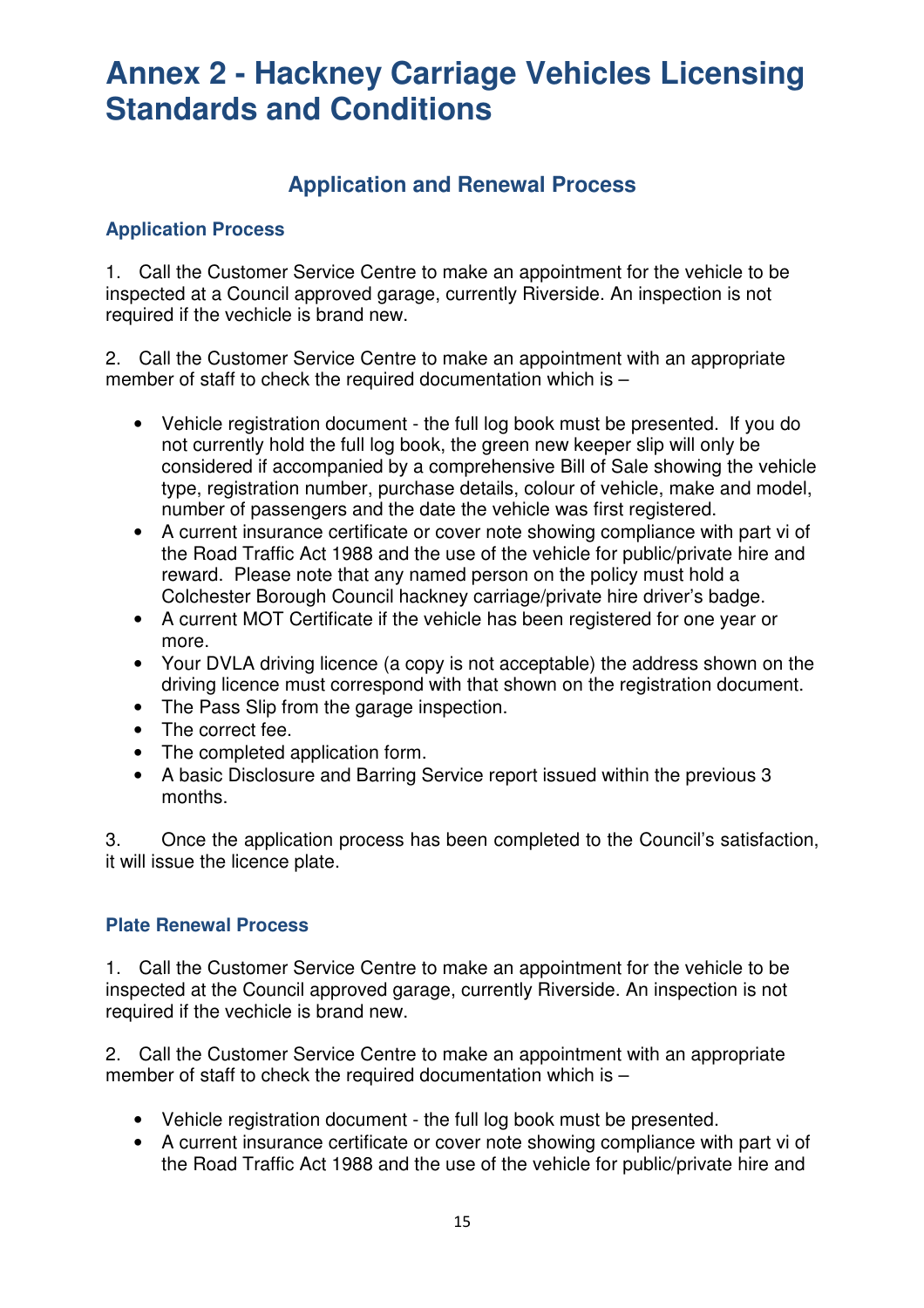reward. Please note that any named person on the policy must hold a Colchester Borough Council hackney carriage/private hire drivers badge.

- A current MOT Certificate if the vehicle has been registered for one vear or more.
- Your DVLA driving licence (a copy is not acceptable) the address shown on the driving licence must correspond with that shown on the registration document.
- The correct fee.
- The Pass slip from the garage inspection (currently Riverside)
- The completed application form.
- A basic Disclosure and Barring Service report issued within the previous 3 months (required every three years only).

3. Once the renewal process has been completed to the satisfaction of the Council, it will issue the licence plate.

Please note  $-A$  vehicle can be consecutively licensed, for the 12 year period, as a private hire vehicle or hackney carriage if the vehicle is over five years old provided that it remains, at all times, licensed by the authority.

### **Plate Transfer**

The transfer of a plate is usually occasioned by the sale of a business. The Council has no interest in the sale of the business; any agreement between you and a third party in relation to the use of the vehicle is of no concern to the Council and you should obtain your own legal advice.

The plate however is owned by the Council and remains its property at all times. The transfer of the plate to another owner requires the consent of the Council and the following process should be followed -

1. Write to the Licensing, Food & Safety Manager to request permission for the transfer. There is not right of appeal in the event that permission is not granted.

2. If consent is granted, call the Customer Service Centre to make a plate transfer appointment. Both the buyer and the seller should attend the appointment together. Please bring the following documentation to your appointment –

- The full vehicle registration document, if this in not available then the Bill of Sale proving that the new applicant has purchased the vehicle (The Bill of Sale should include full details of the car, the name and address of both the buyer and seller, and should be signed by both parties and dated.
- Permission to transfer form signed by both parties.